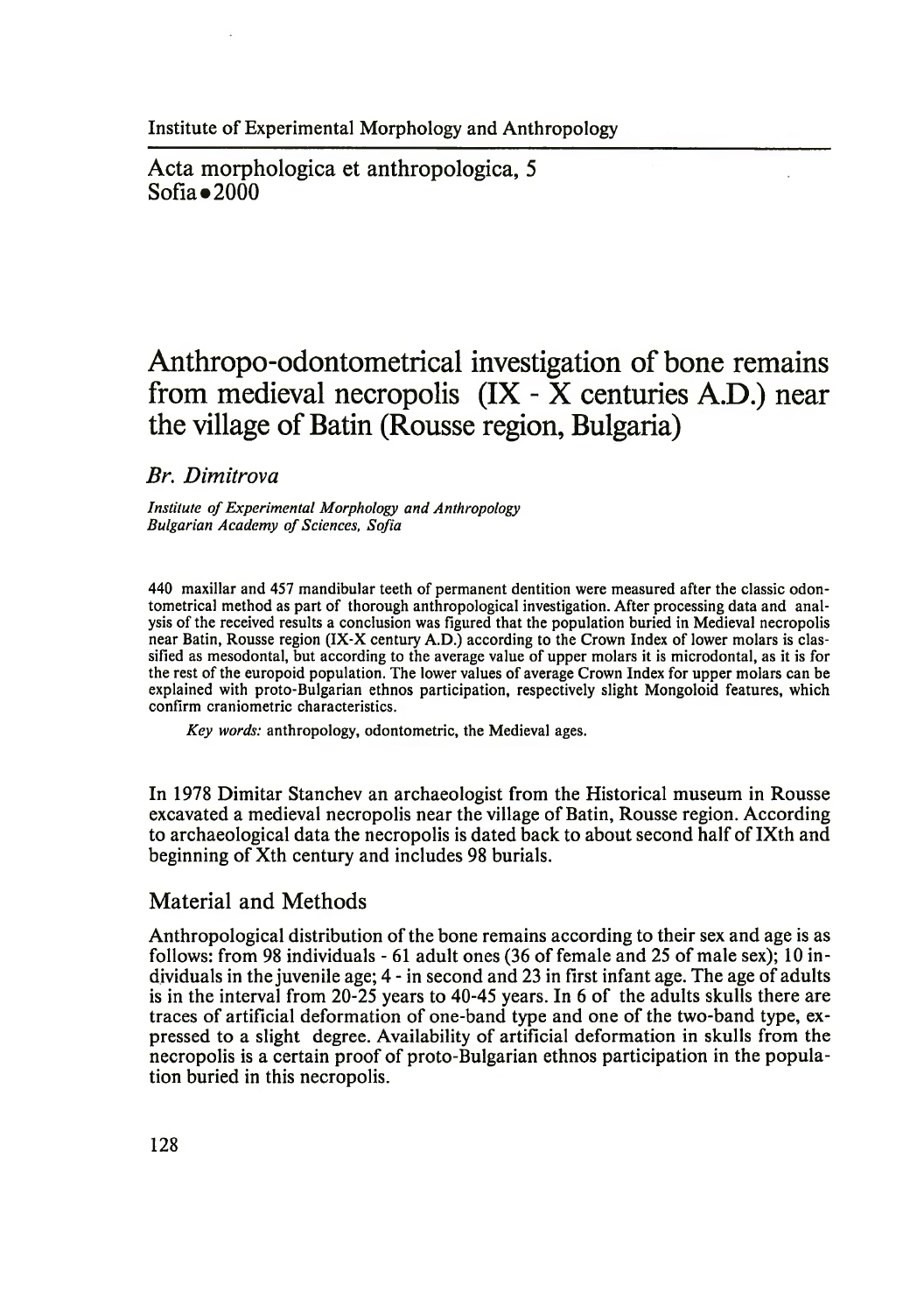The stature determined by the length of the limb bones after the Pearson-Lee formulae is within the limits of 143 to 173 cm for female individuals and of 164 to 177 cm for the male ones, while after Trotter-Gleser formulae these limits are respectively 154-185 cm and 177-187 cm. Stature values determine the population buried in this necropolis as tall and very tall.

The biostatistical characteristics of the main cranial indexes in adult individuals buried in this necropolis show that the skulls of both sexes are predominantly mesocranial, orthocranial and metriocranial. The transversal Fronto-occipital Index determines the male skulls as metriometrical (on the eurimetopic border) while the female skulls - as eurimetopic. Medium values of the Facial Index determine male skulls as leptoprosops and the female ones - as mesoprosops [2.7]. After the Facial Protrusion Index the skulls of both sexes are predominantly orthognats.

The metric and scopic characteristics of the skulls belonging to buried in the Medieval necropolis (IX-X century A.D.) near the village of Batin, Rousse region give reasons to admit an insignificant admixture of mongoloid features.

An odontometry of the permanent teeth was carried out as part of the anthropological investigation of the buried bone remains. By the routine method with an adapter calliper (with sharp ends) the following sizes: mesiodistal size, vestibulo-oral size and height of teeth crown (Fig. 1) were taken from 440 maxillar and 457 mandibular permanent teeth with or without initial attrition.

The mesiodistal size called "tooth breadth" by some authors [3], [5], "length" by some [1] and "mesiodistal diameter" [8] is the linear distance between the most anterior points of the tooth crown to the medial and distal directions. In the different tooth groups these points are situated at different distances from the cutting edge or the masticatory surface.

The vestibulo-oral size also called "tooth thickness" [3] and the "vestibulo-lingual diameter" [8] is determined by the most anterior points on the vestibular and



Fig. 1. Points and sizes of tooth crowns according to Martin [2] and Zubov [8]

9 Acta morphologica et anthropologica, 5 129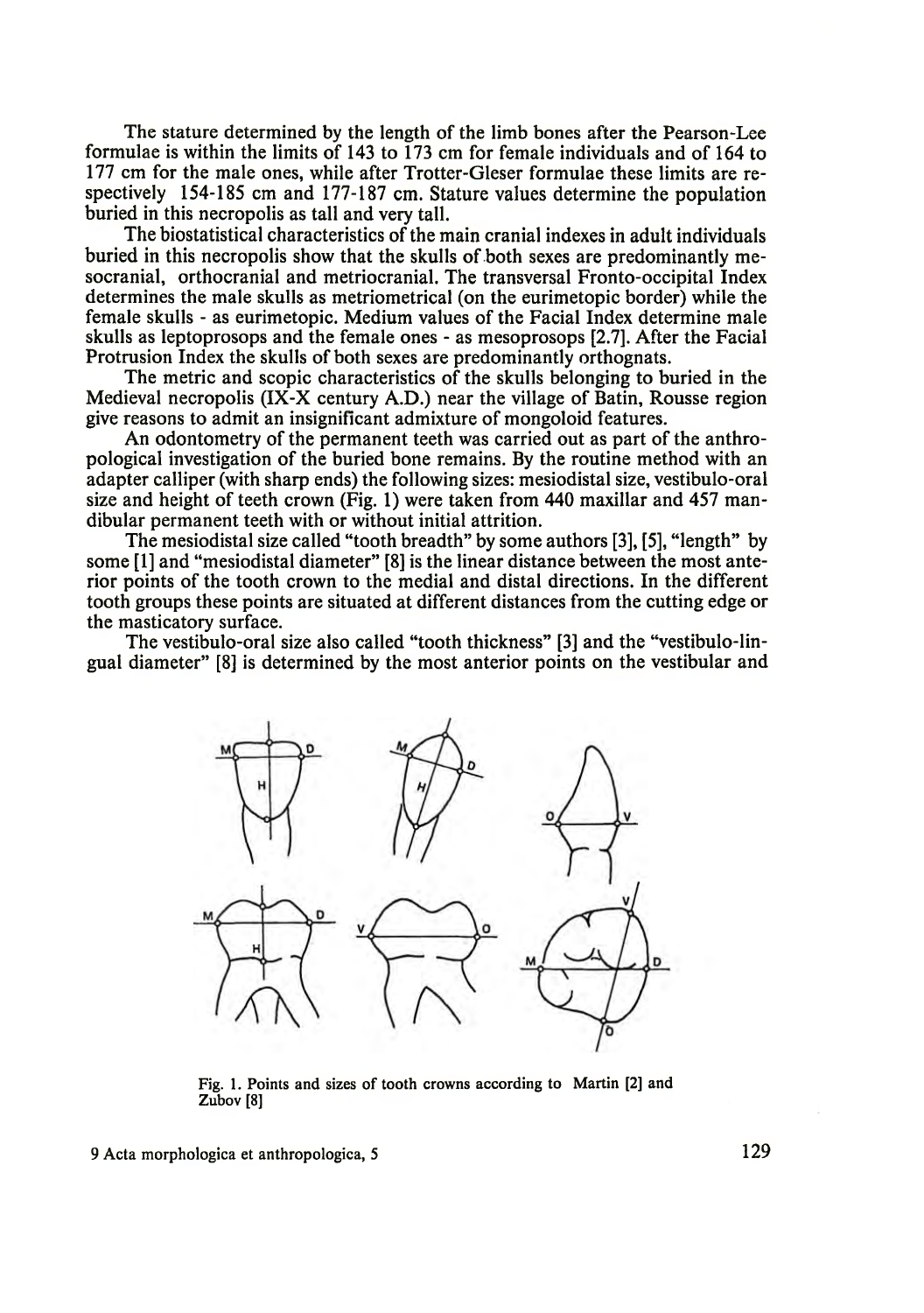oral crown surfaces perpendicular to the mesiodistal one. In most teeth these points are situated in the cervical third of the tooth crown.

For the different tooth groups the crown height ("height of tooth" according to Martin [3] is determined differently. For the incisors it is the linear distance along the vertical axis from the medium point of the cutting edge to the lowest enamel-cement border point on the vestibular surface. For the canines and the premolars the crown height is linear distance along the vertical axis between the apex of vestibular cusp and the lowest situated point of the enamel-cement border on the vestibular surface. For the molars was used the method of Martin [3] which measures the height up to the masticatory tooth surface, without taking into account cusp height. As a level on the masticatory surface is accepted the lowest between the two vestibular cusps. The crown height of the molar is the distance from the above-mentioned point to the lowest vestibular one of the enamel-cement border, and parallel to the vertical axis of the tooth.

Stemming from the mesiodistal and the vestibulo-oral sizes the Index, the Module and the Crown Robustness Coefficient were calculated.

The Crown Index is the per cent correlation between vestibulo-oral and me-

siodistal sizes  $I = \frac{VO}{MD} \times 100$  and characterizes the shape of the crown and degree

of its protrusion. The average value of the Upper Molar Index is about 120. Europoids have the highest value - 125 and more. For the Mongoloids the average value of the Index is under 120. The value of the Average Index of the lower molars population is under 100. There is a rubrication about it (dolichodontism - up to 89.9; mesodontism - from 90.0 to 99.9 and brachidontism - over 100).

The crown Module characterizes the general crown mass and is the sum of the

mesiodistal and vestibulo-oral sizes divided by two  $\left( M = \frac{MD + VO}{2} \right)$ . The average

value of upper molar Crown Module gives the best overall characteristic of absolute dentition sizes. Based on its values a rubrication is introduced (microdontism - up to 10.19; mesodontism - from 10.20 to 10.49 and macrodontism - over 10.50). Most microdontal are the southern branches of the Europoid race; macrodontism is a negroid race characteristic, mongoloids and the northern branches of the Europoid race are mesodontal [9].

Together with the Module as an index of the general mass crown robustness is also used. It is the result from the multiplication of the mesiodistal and vestibulooral sizes ( $Rb = VD \times MD$ ).

#### Results and Discussion

The findings were processed by the method of variation statistics (Table 2). They are represented as follows: for both sexes - males and females; for the right and the left teeth named accordingly; separately about the maxilla and mandibula.

For the first lower molar the mesiodistal size is the biggest; with the close value is the first upper molar but for the vestibulo-oral size the value is of a reverse correlation. Both sizes are the biggest for the molar group. Crown height is of biggest value for the lower canine; next in value is the crown height of the upper central incisor.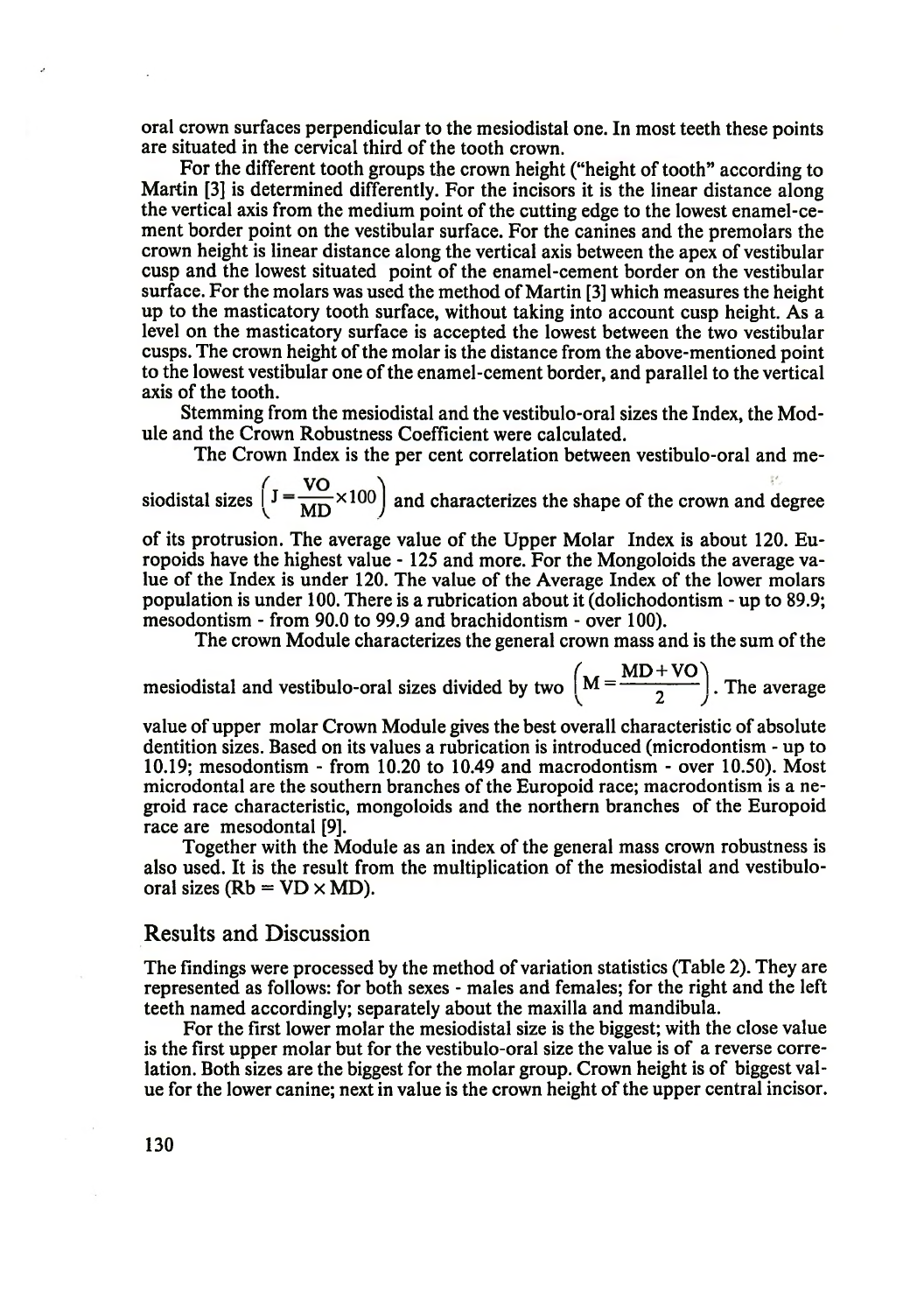| Jaw | Teeth          | MD-size |       |      | VO-size |       |      | Crown height |       |      |
|-----|----------------|---------|-------|------|---------|-------|------|--------------|-------|------|
|     |                | n       | M     | m    | n       | M     | m    | n            | M     | m    |
| m   | 8              | 22      | 8.12  | 0.11 | 23      | 10.30 | 0.16 | 10           | 5.56  | 0.12 |
| a   | 7              | 64      | 9.28  | 0.09 | 61      | 10.92 | 0.10 | 33           | 5.96  | 0.09 |
| x   | 6              | 74      | 10.19 | 0.10 | 74      | 11.04 | 0.06 | 34           | 6.24  | 0.07 |
| 1   | 5              | 70      | 6.17  | 0.08 | 72      | 8.79  | 0.06 | 27           | 6.76  | 0.11 |
| ı   | 4              | 68      | 6.48  | 0.08 | 73      | 8.51  | 0.08 | 26           | 7.20  | 0.08 |
| l   | 3              | 60      | 7.35  | 0.06 | 66      | 8.14  | 0.08 | 23           | 9.71  | 0.18 |
| a   | $\overline{2}$ | 46      | 6.50  | 0.08 | 51      | 6.07  | 0.06 | 25           | 9.30  | 0.14 |
|     |                | 44      | 8.24  | 0.11 | 45      | 6.97  | 0.07 | 20           | 9.82  | 0.18 |
| m   |                |         |       |      |         |       |      |              |       |      |
| a   |                | 31      | 4.86  | 0.08 | 45      | 5.66  | 0.06 | 12           | 8.00  | 0.19 |
| n   | 2              | 51      | 5.57  | 0.07 | 60      | 6.12  | 0.05 | 24           | 8.30  | 0.22 |
| d   | 3              | 59      | 6.46  | 0.06 | 73      | 7.37  | 0.07 | 24           | 10.36 | 0.16 |
| i   | 4              | 71      | 6.35  | 0.06 | 75      | 7.31  | 0.06 | 28           | 7.82  | 0.11 |
| b   | 5              | 67      | 6.45  | 0.05 | 71      | 7.84  | 0.07 | 28           | 7.30  | 0.18 |
| u   | 6              | 64      | 10.50 | 0.06 | 67      | 10.17 | 0.05 | 25           | 6.60  | 0.13 |
| 1   | 7              | 71      | 10.07 | 0.07 | 70      | 9.62  | 0.08 | 28           | 6.35  | 0.10 |
| a   | 8              | 46      | 9.89  | 0.10 | 46      | 9.36  | 0.09 | 15           | 5.94  | 0.10 |

T able 1. Biostatistical characteristic of the three main sizes of the tooth crowns in burials of both sexes in the medieval necropolis (IX-X century A.D.), BY Batin, Rousse region

T able 2. Biostatistical characteristic of the index, module and coefficient of robustness of the tooth crowns in burials of both sexes in the medieval necropol (IX-X century A.D.) by Batin, Rousse region

| Jaw | Teeth          | Index(I) |       |     | Module (M) |      |      | Robustness (Rb)  |       |     |
|-----|----------------|----------|-------|-----|------------|------|------|------------------|-------|-----|
|     |                | n        | M     | m   | n          | M    | m    | $\boldsymbol{n}$ | M     | m   |
| m   | 8              | 22       | 126.8 | 1.7 | 22         | 9.2  | 0.10 | 23               | 85.4  | 2.5 |
| a   | 7              | 62       | 117.8 | 1.0 | 63         | 10.1 | 0.09 | 63               | 101.7 | 1.5 |
| x   | 6              | 73       | 108.1 | 0.7 | 74         | 10.6 | 0.07 | 73               | 112.3 | 1.2 |
|     | 5              | 69       | 141.6 | 0.9 | 68         | 7.6  | 0.06 | 67               | 55.4  | 0.8 |
|     | 4              | 63       | 134.5 | 0.8 | 68         | 7.6  | 0.06 | 67               | 55.0  | 0.8 |
|     | 3              | 58       | 110.4 | 0.8 | 59         | 7.7  | 0.06 | 59               | 59.6  | 1.0 |
| a   | $\overline{2}$ | 44       | 94.7  | 1.0 | 45         | 6.3  | 0.07 | 44               | 39.7  | 0.9 |
|     |                | 43       | 84.8  | 0.9 | 44         | 7.5  | 0.08 | 44               | 57.1  | 1.0 |
| m   |                |          |       |     |            |      |      |                  |       |     |
| a   |                | 31       | 117.0 | 1.9 | 31         | 5.2  | 0.07 | 31               | 27.3  | 0.7 |
| n   | $\overline{c}$ | 53       | 109.3 | 1.6 | 53         | 5.9  | 0.07 | 53               | 33.3  | 0.7 |
| d   | 3              | 59       | 112.2 | 0.9 | 61         | 6.9  | 0.06 | 61               | 48.0  | 0.8 |
| i   | 4              | 70       | 114.0 | 0.8 | 73         | 6.9  | 0.05 | 73               | 46.7  | 0.7 |
| b   | 5              | 64       | 120.1 | 0.8 | 67         | 7.2  | 0.05 | 67               | 51.7  | 0.8 |
| u   | 6              | 62       | 96.7  | 0.5 | 62         | 10.3 | 0.06 | 61               | 105.8 | 1.1 |
|     | 7              | 68       | 96.3  | 0.5 | 68         | 9.8  | 0.07 | 68               | 96.9  | 1.4 |
| a   | 8              | 43       | 96.3  | 0.7 | 43         | 9.7  | 0.09 | 43               | 91.8  | 2.7 |

Tooth crown height is of biggest value for the frontal tooth group - canines and incisors. Teeth without attrition were used for measuring the crown height.

According to the Crown Index rubrication of the mandibular molars the medieval population buried in Medieval necropolis (IX-X century A.D.) near the village of Batin, Rousse region is characterized by mesodontism. The average Upper Molar Index is 117.57 that is under 120 - a value which can be appropriate for the mongoloid race.

 $\epsilon$